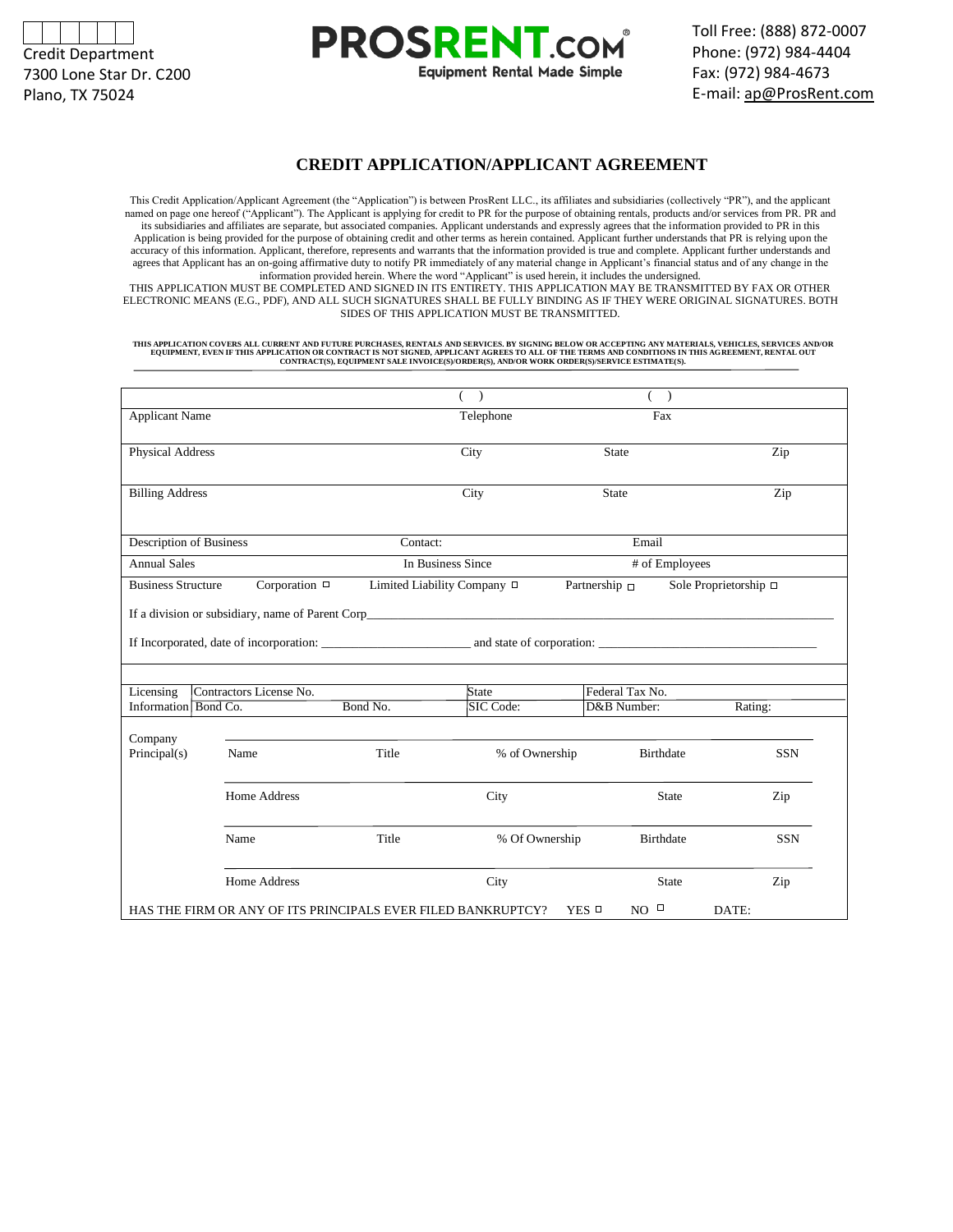## Toll Free: (888) 872-0007 Phone: (972) 984-4404 Fax: (972) 984-4673 E-mail: ap@ProsRent.com

#### AUTHORITY TO CONFIRM INFORMATION AND OBTAIN CREDIT REPORTS

**PROSRENT CON** 

**Equipment Rental Made Simple** 

Applicant hereby expressly authorizes PR to contact any parties listed herein and to verify any information contained in this Application. If any of the information provided herein is believed by PR to be untrue, Applicant hereby agrees that all of Applicant's obligations to PR, or held by PR, shall become immediately due and payable in full to PR without any notice or demand whatsoever from PR being required. The Applicant hereby waives any privacy of credit information rights or regulations. The Applicant hereby authorizes PR to make whatever credit inquires PR deems necessary about this Application. The Applicant hereby expressly consents to allow PR to obtain consumer report or reports, as defined in the Fair Credit Reporting Act, on the Applicant as deemed necessary by PR, and hereby expressly instructs any consumer reporting agency to provide PR with a consumer report(s) on the Applicant. The Applicant hereby acknowledges that PR has a legitimate business need for the consumer report(s) as provided for in the Fair Credit Reporting Act, 15 U.S.C. §§ 1681 et seq. PR intends to use this information to, among other things, evaluate the credit worthiness of the Applicant whether as a principal in the transaction or as a guarantor, and to evaluate the collectability of any debt owed to PR by the Applicant in any capacity whatsoever. *PLEASE SEE REVERSE SIDE FOR ADDITIONAL TERMS AND IMPORTANT INFORMATION REGARDING ARI'S POLICY ON DISCLOSURE OF NON -PUBLIC PERSONAL INFORMATION.*

FOR VALUE RECEIVED AND IN CONSIDERATION FOR ARI EXTENDING CREDIT TO THE APPLICANT, THE INDIVIDUAL EXECUTING THIS APPLICATION BELOW HEREBY AGREES, REPRESENTS, AND WARRANTS THAT: (A) S/HE IS AUTHORIZED TO DO SO ON BEHALF OF THE APPLICANT; (B) ALL INFORMATION CONTAINED IN THIS APPLICATION IS A TRUE, COMPLETE, AND CORRECT STATEMENT OF THE FINANCIAL CONDITION OF THE APPLICANT; (C) APPLICANT AGREES TO ALL TERMS AND CONDITIONS CONTAINED ON THE REVERSE SIDE OF THIS APPLICATION; AND (D) AN ELECTRONIC (E.G., PDF) OR FACSIMILE COPY OF THIS APPLICATION SHALL BE VALID AS THE ORIGINAL.

| Print Applicant Name:           | Print Authorized Officer's Name:  | Date: |
|---------------------------------|-----------------------------------|-------|
| Authorized Officer's Signature: | Print Authorized Officer's Title: |       |

#### PERSONAL GUARANTY

For value received and in consideration for PR extending credit to the Applicant, the undersigned guarantor (the "Guarantor") hereby individually, personally and unconditionally guarantees to PR and/or its successor and assigns, the prompt payment and performance of any and all indebtedness, terms, covenants, obligations, and liabilities of Applicant to PR, as described in this Application, Rental Out Contract(s), Equipment Sale Invoice(s)/Order(s), and/or Work Order(s)/Service Estimate(s) (irrespective of whether such Rental Out Contract(s), Equipment Sale Invoice(s)/Order(s), and/or Work Order(s)/Service Estimate(s) have been fully executed between the parties), now existing or hereafter created or arising. Guarantor further agrees to pay on demand any monies due by Applicant to PR whenever Applicant fails or refuses to pay PR. Guarantor hereby waives any notice of non-payment, non-performance or non-observance, or proof of notice or demand, presentment, dishonor, diligence, maturity, acceptance of this Guaranty, extension of any guaranteed indebtedness already or hereafter contracted for by Applicant, any modifications or renewals of any credit agreement evidencing the indebtedness hereby guaranteed, and all setoffs and counterclaims. Guarantor hereby consents to any agreement or arrangement with Applicant, including without limitation, agreements and arrangements for payment, extension, subordination, composition, arrangement, discharge or release of the whole or any part of the indebtedness, and the same shall in no way impair Guarantor's liability hereunder. In the event PR retains or employs attorneys and/or collection agencies to secure payment of any monies due from Applicant and/or Guarantor, Guarantor agrees to pay any and all costs incurred by PR in connection therewith, including, but not limited to, attorney's and/or collection fees, costs, and other related expenses, in addition to all other monies not paid by Applicant. This Guaranty is a continuing obligation of the Guarantor and may be revoked for future indebtedness **only** by notifying PR in writing, via certified or registered mail.

Print \_\_\_\_\_\_\_\_\_\_\_\_\_\_\_\_\_\_\_\_\_\_\_\_\_\_\_\_\_\_\_\_\_\_\_\_ Signature \_\_\_\_\_\_\_\_\_\_\_\_\_\_\_\_\_\_\_\_\_\_\_\_\_\_\_\_\_\_\_\_\_\_ Date \_\_\_\_\_\_\_\_\_\_\_\_\_\_